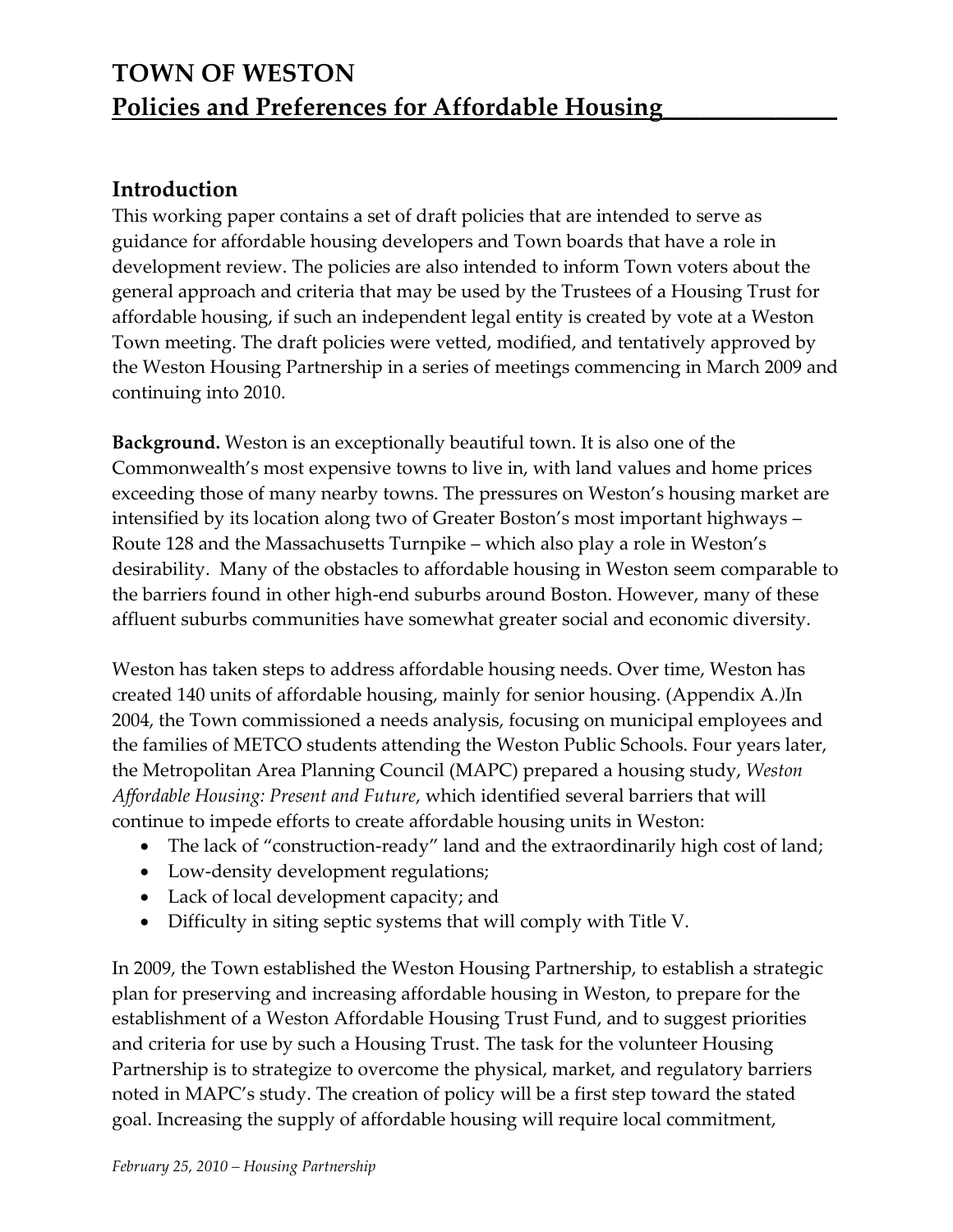leadership, thoughtful public education, and patience. This applies in all communities, including those with long‑standing track records in affordable housing development.

**Proposed Policies.** The Partnership has initiated steps to formulate and document policies that describe its view of what Weston would like to see in affordable housing developments. This includes where developments should be located, how it should be designed to fit within Weston's physical and cultural landscape, and what types of needs it should address. The "Policies and Preferences" that appear on the following pages speak to qualities considered essential for the success of any affordable housing development; from one-unit to multi-unit projects, and qualities considered advantageous, but not necessarily essential. The main purpose of the policies is to convey a consistent message to developers and guide the work of Town boards that have roles to play in development review and permitting. Many of the criteria described below could serve as tradeoffs in negotiations with developers.

The Policies and Preferences appear first in narrative form and second, in a chart designed to function as a checklist and evaluation tool (Appendix B). The chart subdivides the policies into more finely-tuned categories and identifies the types of projects to which they apply, e.g., many policies that relate to multi-unit developments are not germane to single‑unit developments. To transform the Policies and Preferences from a working paper to a formal policy statement for the Town, this document needs to be reviewed, discussed, and modified as necessary, and ultimately adopted by the Housing Partnership, the Board of Selectmen, and the Planning Board, and other relevant Town committees.

These Policies and Preferences will then be offered to the town residents as context if a vote at town meeting is requested for the creation of a Housing Trust, as a legal entity intended to attract and provide financial support for the construction and maintenance of affordable housing in Weston.

## **Policies and Preferences**

#### **Location**

**Policies.** Weston encourages the reuse of existing houses and buildings for affordable and mixed-income housing. This redevelopment and reuse are preferred, as much of the Town is already developed, preservation of undisturbed open space is a priority, and affordable housing options should be distribution throughout the Town. General areas which have been identified as possible sites for accommodating a variety of housing options include land that is in, or within, one‑half mile of the following: the Town center (including affordable units in mixed‑use buildings), the commuter rail stations, or the public schools and other municipal facilities. Established areas along the town's major roadways are also deemed preferential.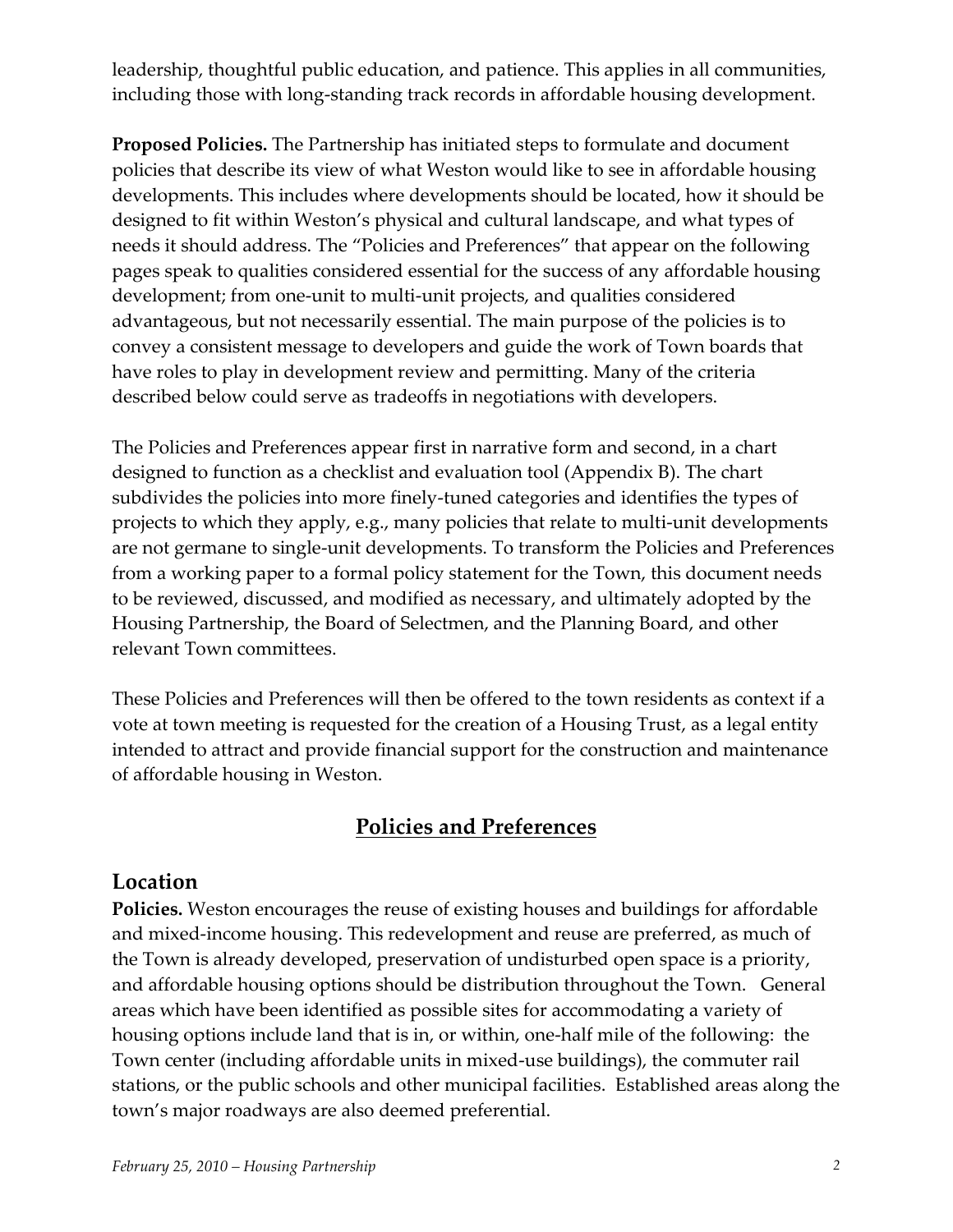# **Affordability and Housing Needs**

**Policies.** Weston has a significant shortage of units that are both affordable and appropriate for senior citizens and families. The Town encourages developments that address these specific local needs. All affordable units must be protected by a perpetual affordable housing deed restriction accepted by the Weston Board of Selectmen and approved by the Department of Housing and Community Development (DHCD) under M.G.L. c. 184, §§ 31‑32.

While at least 25 percent of the units in a Chapter 40B comprehensive permit development must be affordable, Weston encourages developers to provide more affordable units whenever possible. An increase in density may be considered in order to achieve this end. Weston would want the following types of households to have priority access to the additional affordable units that exceed the 25 percent minimum, to the extent permitted by law:

- Low- and moderate-income households;
- Senior citizens;
- Municipal employees; and
- METCO families.

**Additional Preferences.** A development that provides a wider range of affordability will be considered more responsive to the Town's housing needs. "Wider range of affordability" means the inclusion of units for "subsidized" households with very low incomes – below 50 percent of Area Median Income (AMI) – and units for "moderate income" households, that do not qualify under Chapter 40B income limits, but are nonetheless priced out of Weston's housing market. These households typically have incomes between 80 and 120 percent of the Boston statistical area median income (AMI), as defined by Housing and Urban Development (HUD).

## **Density**

**Policies.** Affordable housing should be developed at a moderate density and in buildings that will blend harmoniously and unobtrusively with surrounding neighborhoods. In Weston, "moderate density" means that on any given site, the average or gross density will not exceed four dwelling units per acre, and new buildings will not exceed three stories in height. However, the Town will consider higher density housing in the town center and near the train stations, or in an adaptive reuse development. Example: If given the choice between a higher-density development in a preferred location and a development of four units per acre elsewhere, the Town would look more favorably on the higher-density development, unless the project failed to address many other policies described in these guidelines.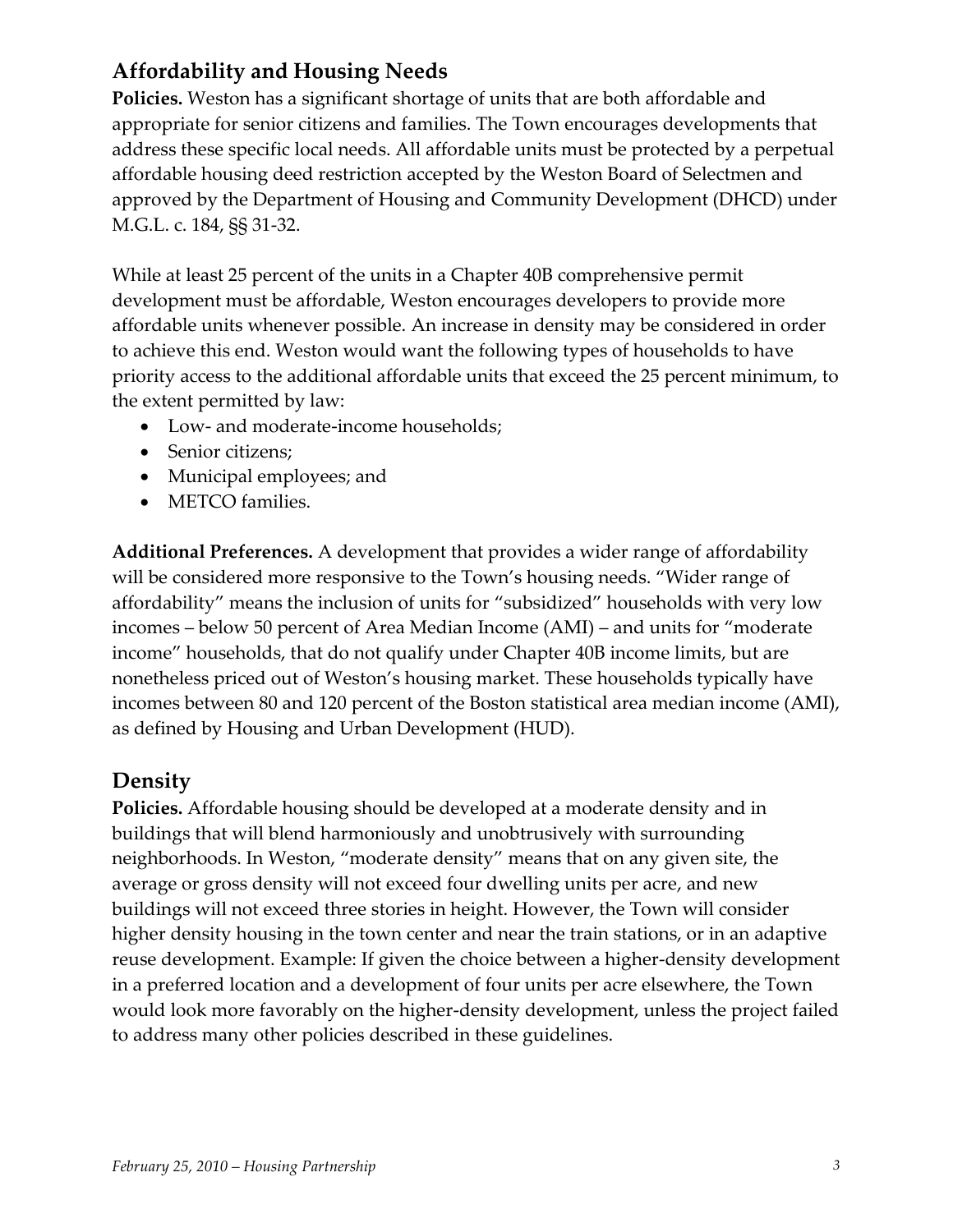# **Site Planning and Design**

Architectural and site design choices are critical to the success of affordable housing proposals. A development that closely adheres to the Town's design policies and preferences is more likely to receive a favorable review. A development that is out of character with surrounding areas, and designed without sufficient regard for its impacts on neighboring properties, will be discouraged, and will likely not receive Town support.

**Policies.** The Planning Board's review of site plan applications is guided by standards set forth in Section XI (F) of the Weston Zoning Bylaw. These standards matter because they address a development's physical, operational, and aesthetic compatibility with surrounding land uses, and help to ensure public safety. Developments that include affordable housing, whether proposed under a Comprehensive Permit or another permitting mechanism, should comply with the Town's site plan standards. In addition, the following factors need to be addressed in a developer's submission to the Town:

- Minimize land disturbance;
- Choose building designs that are similar to single-family homes, and substantially consistent with the principles described in *Preserving Weston's Rural Character<sup>1</sup>* ;
- Minimize massing and bulk;
- Design for safety, considering safety to the occupants both within the structure (building layout) and on the exterior (site layout);
- Utilize stormwater management during, and post construction. Use best management practices wherever possible.

**Additional Preferences:** Moderate affordable workforce housing, in addition to traditional affordable housing: tiered eligibility

Weston would like to see several preferences addressed in proposals for affordable housing. The Town understands that some of the following preferences will not apply in all cases. However, developers should respond to as many of these preferences as possible, and note those which are either irrelevant or infeasible.

- Provide accessible or adaptable units. (Multi-family developments may be required to provide accessible housing under the Massachusetts Architectural Access Board's regulations, the State Building Code, or both.)
- Locate parking on the side or rear of buildings.
- Design for walk ability by providing sidewalks or informal pathways, or both.

 $\overline{a}$ <sup>1</sup> Preserving Weston's Rural Character, photographs and text by Pamela W. Fox, prepared for the Weston Planning Board, November 1998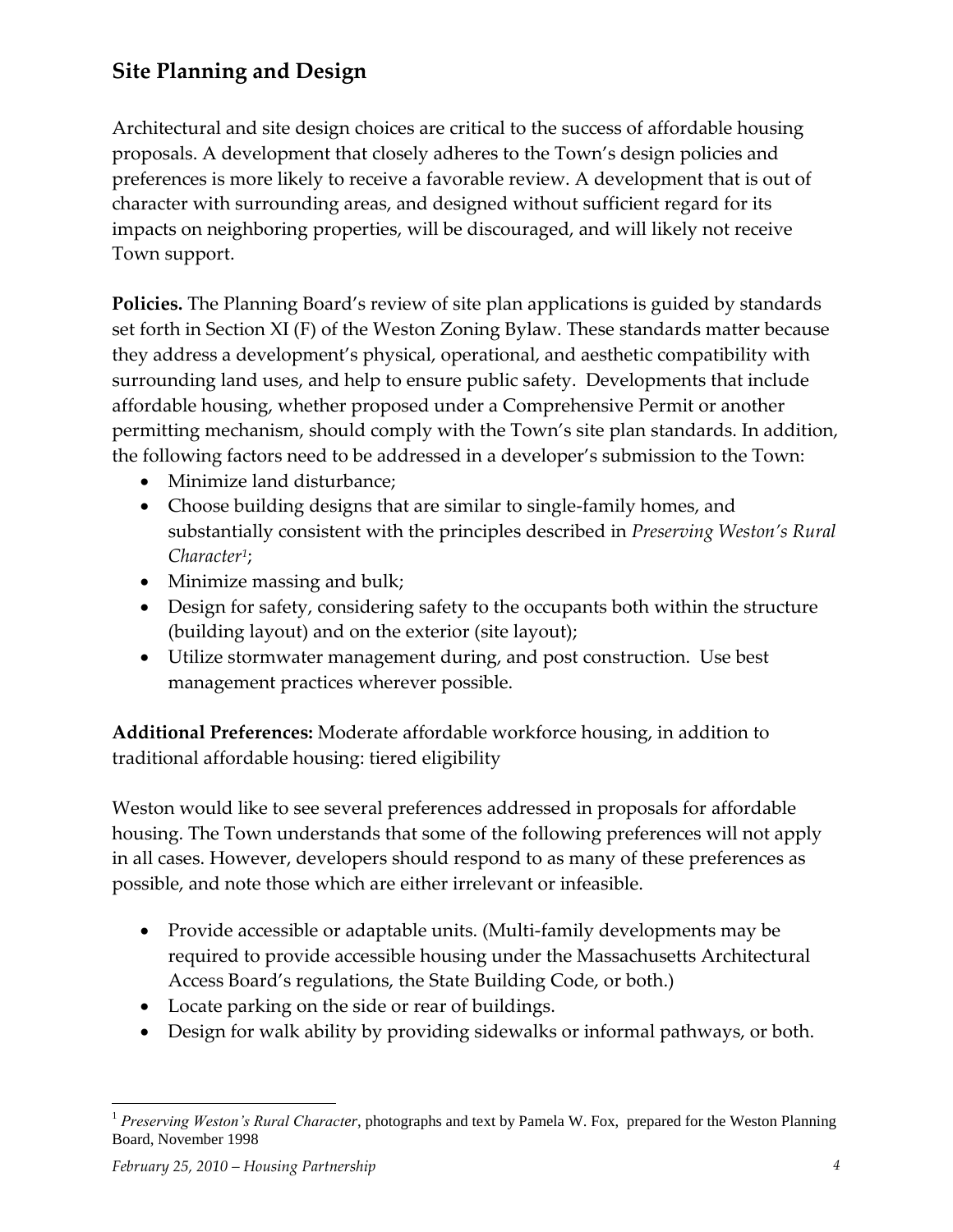- Design for a sense of community. Consider building and site layouts that encourage communication and interaction among residents of the development (e.g., common space within buildings, or common facilities, open space, or recreation areas).
- Protect historic resources by designing projects to avoid adverse impacts on structures with historic or architectural significance.
- Employ "green" development practices, considering both buildings and the site.
- Address sustainability in the design, construction, and operations/maintenance of the project.
- Conserve water and protect natural vegetation with:
	- o Landscaping consisting of low‑water‑use plantings
	- o Landscaping consisting only of non‑invasive species
	- o Stormwater management during and post construction, use BMPs wherever possible
	- o Outdoor irrigation system that conserves water and relies on a private well
	- o On‑ and off‑site impacts during construction.

Some developments – especially if they involve new construction on vacant land – may be able to protect open space by design. In these cases, clustered buildings and compact building forms could help to achieve an average density of four units per acre, and still leave much of the site undisturbed. Furthermore, developers should try to respond to the following open space preferences:

- Preserve at least 40 percent of the site as common open space;
- Design common open space so that it will be accessible to all residents of the development
- Comply with the Town's minimum setback requirements

# **Additional Benefits to the Town**

**Policies.** Like any other development submitted for review and approval by the Town, developments that include affordable housing may be required to provide mitigation (e.g.: traffic and/or infrastructure) at a level appropriate to the size and location of the project. Developers will also be expected to pay the reasonable cost of peer review services deemed necessary (e.g.: traffic or infrastructure).

# **Affirmative Marketing and Local Preference**

**Policies.** Weston wants to ensure that affordable housing meets local housing needs, and also creates opportunities for new people to move into the community. Affirmative marketing plans, a lottery process, and monitoring for rental (long term) and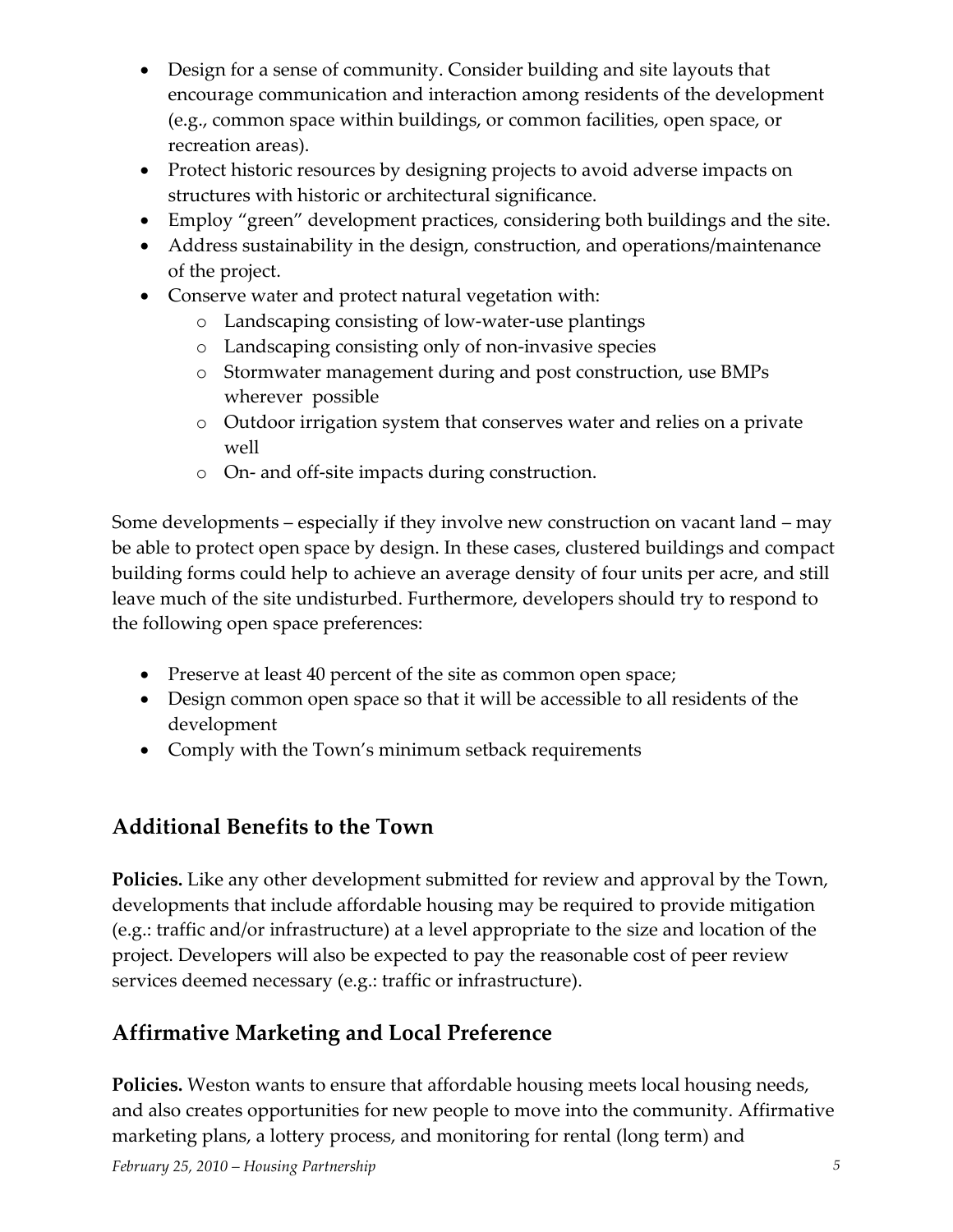homeownership units must be designed, and should provide a significant inclusionary role for the Town. Developers shall retain a competent, experienced lottery consultant acceptable to the Town, in order to insure compliance with all fair housing and marketing requirements, in addition to qualifying applicants. To the maximum extent permitted by law, at least 50 percent of the affordable units in a development should be offered, on a priority basis, to Weston residents or people with direct ties to the Town, including:

- An individual or family legally residing in the Town of Weston;
- A household with at least one person employed by the Town of Weston
- A family with a child attending the Weston Public Schools under the METCO Program.
- A person with disabilities (or a household with a family member with a disability);
- Single parent families
- Military personnel

**Further Preferences.** Weston will also encourage developers to provide other public benefits in addition to affordable housing, such as:

- Preservation and reuse of existing structures;
- Pedestrian amenities;
- Contribution to address capital improvement needs directly related to the project; and/or
- Contribution to Town's affordable housing fund.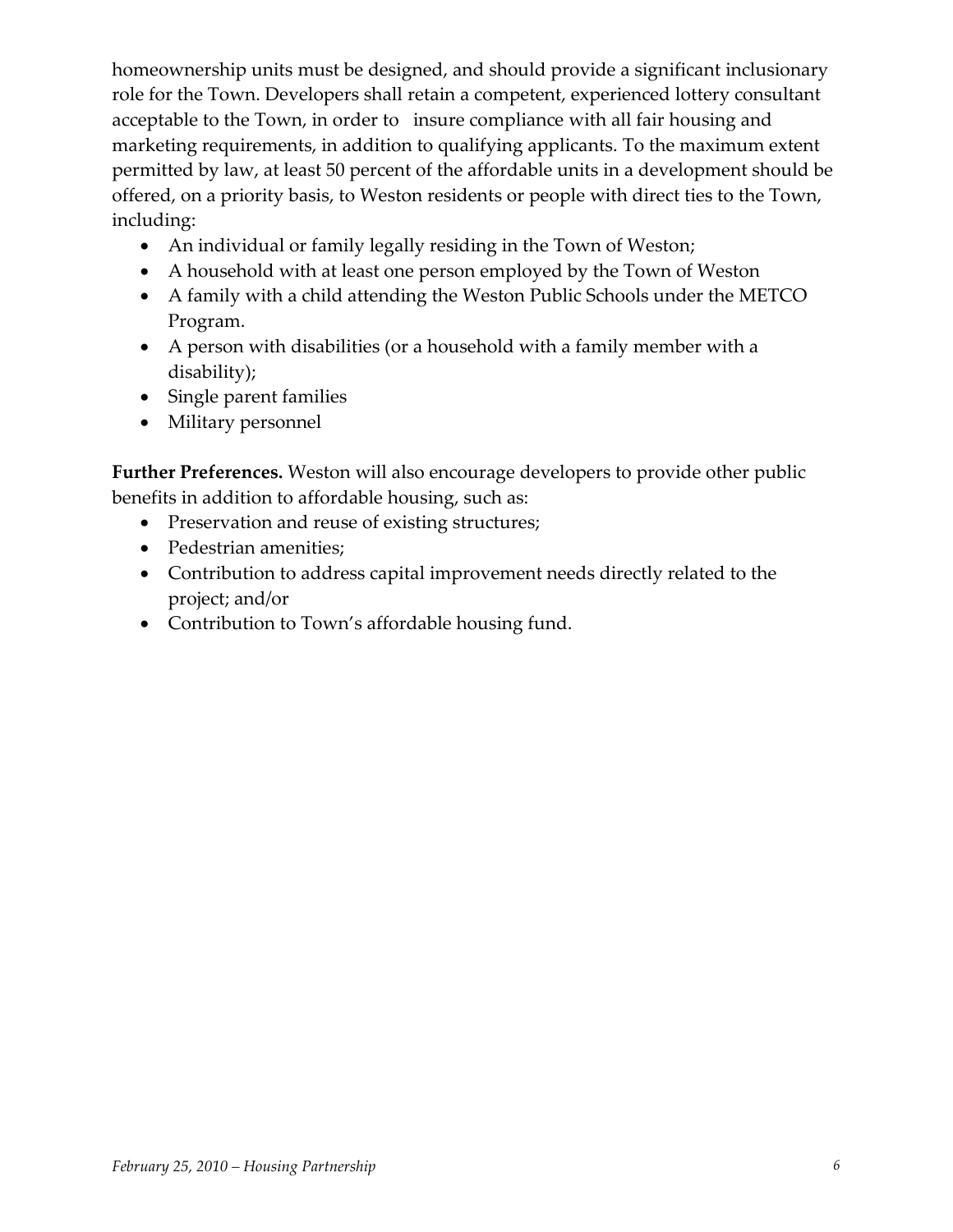#### **APPENDIX A** WESTON AFFORDABLE HOUSING 3-10

|            | According to the Weston Census data of 2008/9: |         |
|------------|------------------------------------------------|---------|
| Age        | Number                                         | Percent |
| $0-17$ yrs | 2909                                           | $24\%$  |
| 18-34      | 22.78                                          | 19%     |
| $35 - 59$  | 3937                                           | 33%     |
| 60 +       | 2751                                           | 23%     |

#### Total: **11,876 residents**

Presumption: All of the individuals aged 0-17 live with an adult. Many in the age category 18-34 are not homeowners, so to get a 'ball park' family percentage (added  $0-17 + 35-59 + \frac{1}{2}35-59$  age categories)= approximately 70%

Weston Affordable Housing Data: Total Housing Units = **3,828**  $Total Affordable$  Units  $= 140$  or  $3.5\%$ 

|             |               |          | $10(a)$ Theorem Courts $=$ 140 Of 9.970 |
|-------------|---------------|----------|-----------------------------------------|
| Designation | <b>Number</b> |          | <b>Type</b>                             |
| Family      | 24            | $(17\%)$ | 3 Rental                                |
|             |               |          | 21 Ownership                            |
| $55+$       | 116           |          | $(83\%)$ 113 Rental                     |
|             |               |          | 3 Ownership                             |
|             | $140*$        |          |                                         |

[Rental units: 115, or 82% Ownership units: 26, or 18%]

DHCD credits Weston with 3.5% affordable housing. The State goal is 10%.

Weston has 83% of their affordable units reserved for approximately 25% of the population (55+), and 16% affordable for 75% of population (family)

|               |                          | Population           |                              |
|---------------|--------------------------|----------------------|------------------------------|
| Community     | Percent Affordable Units | Density              | <b>Approved Housing Plan</b> |
| Weston        | 3.5                      | $686/\text{sq}$ mi   | No                           |
| Wellesley     | 5.5                      | $2,867$ /sq mi       | N <sub>o</sub>               |
| Waltham       | 7.4                      | $1,838$ /sq mi       | N <sub>o</sub>               |
| Lincoln       | 10.5                     | $412/$ sq mi         | Yes                          |
| Wayland       | 3.2                      | $865/\text{sq}$ mi   | Yes                          |
| Newton        | 7.6                      | $4,550/\text{sq}$ mi | N <sub>o</sub>               |
| Natick        | 7.4                      | $1,980/\text{sq}$ mi | N <sub>o</sub>               |
| State Average | 9.6                      |                      |                              |

Weston's tear down average is approximately 30 homes per year. Approximately 75% of new homes constructed are a result of tear downs.

According to 2007 US Census, the median income is Middlesex County is \$88,100.

The average home price in Weston is \$1.3 million.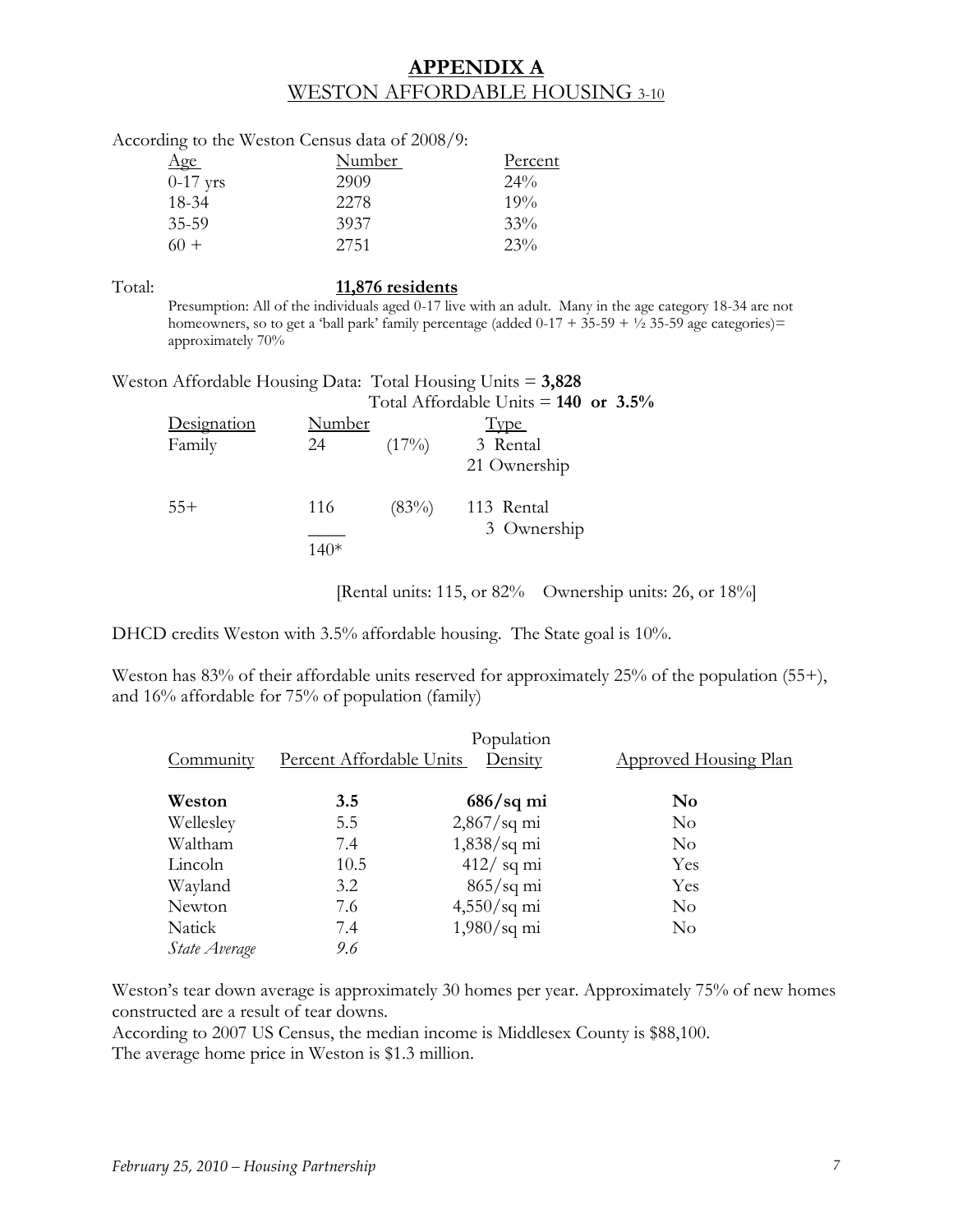|  |  | <b>Appendix B: Project Review Checklist</b> |
|--|--|---------------------------------------------|
|  |  |                                             |

|                                                                                                                                                                                              | Policy Applies (Y/N)                              |                      |                                                  |                    |
|----------------------------------------------------------------------------------------------------------------------------------------------------------------------------------------------|---------------------------------------------------|----------------------|--------------------------------------------------|--------------------|
| <b>POLICY/PREFERENCE</b>                                                                                                                                                                     | Single-<br>family<br>dwelling<br>or group<br>home | <b>Group</b><br>Home | <b>Small</b><br>projects<br>$( \leq 8$<br>Units) | Larger<br>projects |
| <b>LOCATION</b>                                                                                                                                                                              |                                                   |                      |                                                  |                    |
| Site is in or within 1/2 mile of the town center, the commuter rail<br>stations, municipal facilities, or public schools                                                                     | N                                                 | N                    | Y                                                | N                  |
| Site is in another preferred location (the town's major roadway<br>corridors)                                                                                                                | N                                                 | Y                    | Y                                                | Y                  |
| Site is already developed and involves reuse of an existing building                                                                                                                         | N                                                 | Y                    | Y                                                | Y                  |
| <b>BUILDING &amp; LANDSCAPE DESIGN CONSIDERATIONS</b>                                                                                                                                        |                                                   |                      |                                                  |                    |
| Building designs substantially consistent with principles described in<br>"Preserving Weston's Rural Character," Vol. 2                                                                      | Y                                                 | Y                    | Y                                                | Y                  |
| Building(s) are very similar to single-family homes                                                                                                                                          | Y                                                 | Y                    | Y                                                | N                  |
| Massing and bulk are minimized                                                                                                                                                               | Y                                                 | Y                    | Y                                                | Y                  |
| Project designed for safety, both interior (building layout) and exterior<br>(site)                                                                                                          | Y                                                 | Y                    | Y                                                | Y                  |
| Includes accessible or adaptable units                                                                                                                                                       | N                                                 | Y                    | Y                                                | Y                  |
| Side and/or rear parking                                                                                                                                                                     | N                                                 | Y                    | Y                                                | Y                  |
| Walkability: sidewalks, internal pathways                                                                                                                                                    | N                                                 | Y                    | Y                                                | Y                  |
| Design reinforces sense of community; encourages communication,<br>interaction                                                                                                               | N                                                 | Y                    | Y                                                | Y                  |
| No adverse impact on historic/architectural significance                                                                                                                                     | Y                                                 | Y                    | Y                                                | Y                  |
| Building and site employ green features (design, construction,<br>operations/maintenance)                                                                                                    | N                                                 | N                    | Y                                                | Y                  |
| <b>OPEN SPACE &amp; NATURAL RESOURCES</b>                                                                                                                                                    |                                                   |                      |                                                  |                    |
| Preserves at least 40 percent of the site as open space                                                                                                                                      | N                                                 | N                    | Y                                                | Y                  |
| Open space is accessible to all residents of the development                                                                                                                                 | N                                                 | N                    | Y                                                | Y                  |
| Adheres to town's minimum setback requirements                                                                                                                                               | Y                                                 | Y                    | Y                                                | Y                  |
| Landscaping composed of low-water-use plantings                                                                                                                                              | $\mathsf{N}$                                      | N                    | Y                                                | Y                  |
| Landscaping composed only of non-invasive species                                                                                                                                            | N                                                 | N                    | Y                                                | Y                  |
| Outdoor irrigation system designed to conserve water, relies on<br>private wells                                                                                                             | N                                                 | N                    | Y                                                | Y                  |
| <b>SITE PLAN STANDARDS</b>                                                                                                                                                                   |                                                   |                      |                                                  |                    |
| Substantially conforms to ZBL Section XI(F), Standards and Criteria                                                                                                                          | Y                                                 | Y                    | Y                                                | Y                  |
| Minimizes land disturbance                                                                                                                                                                   | Y                                                 | Y                    | Y                                                | Y                  |
| Minimizes construction impacts                                                                                                                                                               | Y                                                 | Y                    | Y                                                | Y                  |
| <b>DENSITY AND SCALE</b>                                                                                                                                                                     |                                                   |                      |                                                  |                    |
| Density does not exceed an average of four units per acre, except that:                                                                                                                      | N                                                 | N                    | Y                                                | Y                  |
| Near the town center, in the vicinity of the train stations, or for<br>projects involving redevelopment and reuse of existing buildings, more<br>than four units per acre will be considered | N                                                 | N                    | Y                                                | Y                  |
| For new construction, building height does not exceed three stories                                                                                                                          | Y                                                 | Y                    | Y                                                | Y                  |